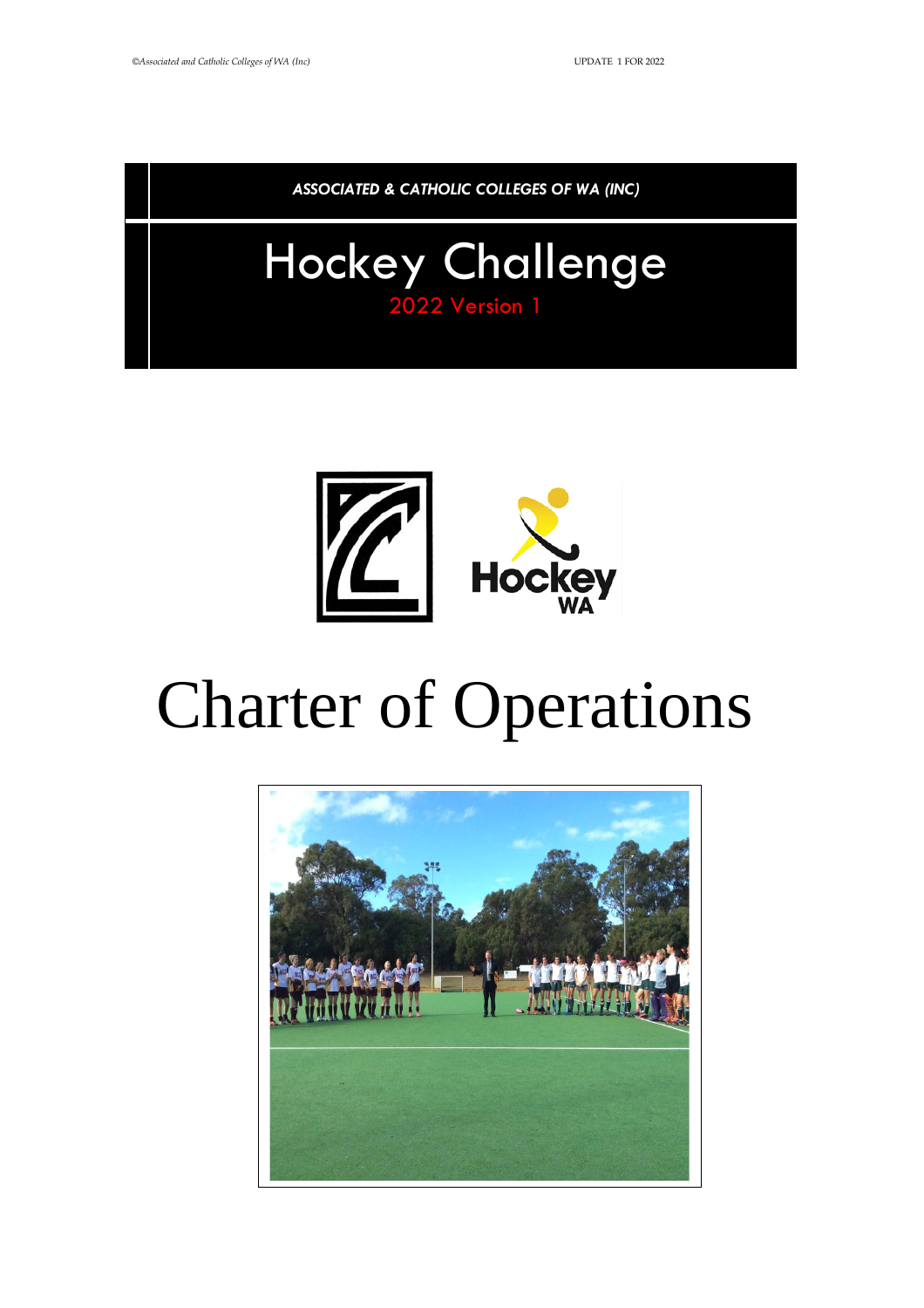#### **ASSOCIATED & CATHOLIC COLLEGES OF WESTERN AUSTRALIA "HOCKEY CHALLENGE"**

#### *0B***- INDEX -**

<span id="page-1-1"></span><span id="page-1-0"></span>

| <b>ITEM NUMBER</b> | <b>ITEM</b>                                        | <b>PAGE</b>              |
|--------------------|----------------------------------------------------|--------------------------|
|                    | <b>AIMS</b>                                        | 3                        |
| 2.                 | <b>INVOLVEMENT</b>                                 | 3                        |
| $\overline{3}$ .   | <b>HOURS OF PLAY</b>                               | 3                        |
| 4.                 | <b>GENERAL CONDITIONS OF PARTICIPATION</b>         | $\overline{4}$           |
|                    | 4.1<br><b>DRESS</b>                                | $\overline{\mathcal{L}}$ |
|                    | 4.2<br><b>STAFFING</b>                             | $\overline{4}$           |
|                    | 4.3<br><b>UMPIRES</b>                              | $\overline{4}$           |
|                    | 4.4<br><b>SEND OFF RULE</b>                        | $\overline{\mathbf{4}}$  |
|                    | 4.5<br>FIH Mandatory Experimental Rules - Free Hit | $\overline{4}$           |
|                    | 4.6<br><b>POINTS</b>                               | 5                        |
|                    | 4.7<br><b>FORFEITS</b>                             | $\overline{5}$           |
|                    | PROTECTIVE EQUIPMENT<br>4.8                        | $\overline{5}$           |
|                    | <b>REPORTING OF RESULTS</b><br>4.9                 | 6                        |
|                    | 4.10<br><b>VIEWING RESULTS</b>                     | 6                        |
|                    | 4.11<br><b>VENUES</b>                              | 6                        |
|                    | <b>FINAL TEAM PLACINGS</b><br>4.12                 | 6                        |
|                    | <b>FINAL GAMES</b><br>4.13                         | 6                        |
|                    | <b>FIXTURE FINISH TIMES</b><br>4.14                |                          |
|                    | <b>INCLEMENT WEATHER</b><br>4.15                   | 6                        |
|                    | <b>FIRST AID</b><br>4.16                           | $\overline{7}$           |
|                    | 4.17<br><b>FEES &amp; COSTS</b>                    | $\overline{7}$           |
| 5.                 | <b>NOMINATIONS</b>                                 | 7                        |
|                    | <b>DIVISIONS</b>                                   | 8                        |

| 111 1 <del>11</del> 11 12 10 10 |                                         |       |
|---------------------------------|-----------------------------------------|-------|
| NO <sub>1</sub>                 | <b>BOYS FIXTURES</b>                    |       |
| NO <sub>2</sub>                 | <b>GIRLS FIXTURES</b>                   |       |
| NO <sub>3</sub>                 | <b>HOCKEY RULES</b>                     |       |
| NO <sub>4</sub>                 | <b>INSTRUCTIONS TO UMPIRES REFEREES</b> | 10    |
| NO <sub>5</sub>                 | <b>SCORE SHEET</b>                      |       |
| NO <sub>6</sub>                 | <b>CODES OF BEHAVIOUR</b>               | 12-17 |
| NO <sub>7</sub>                 | <b>HISTORY OF RESULTS</b>               | 18    |
|                                 |                                         |       |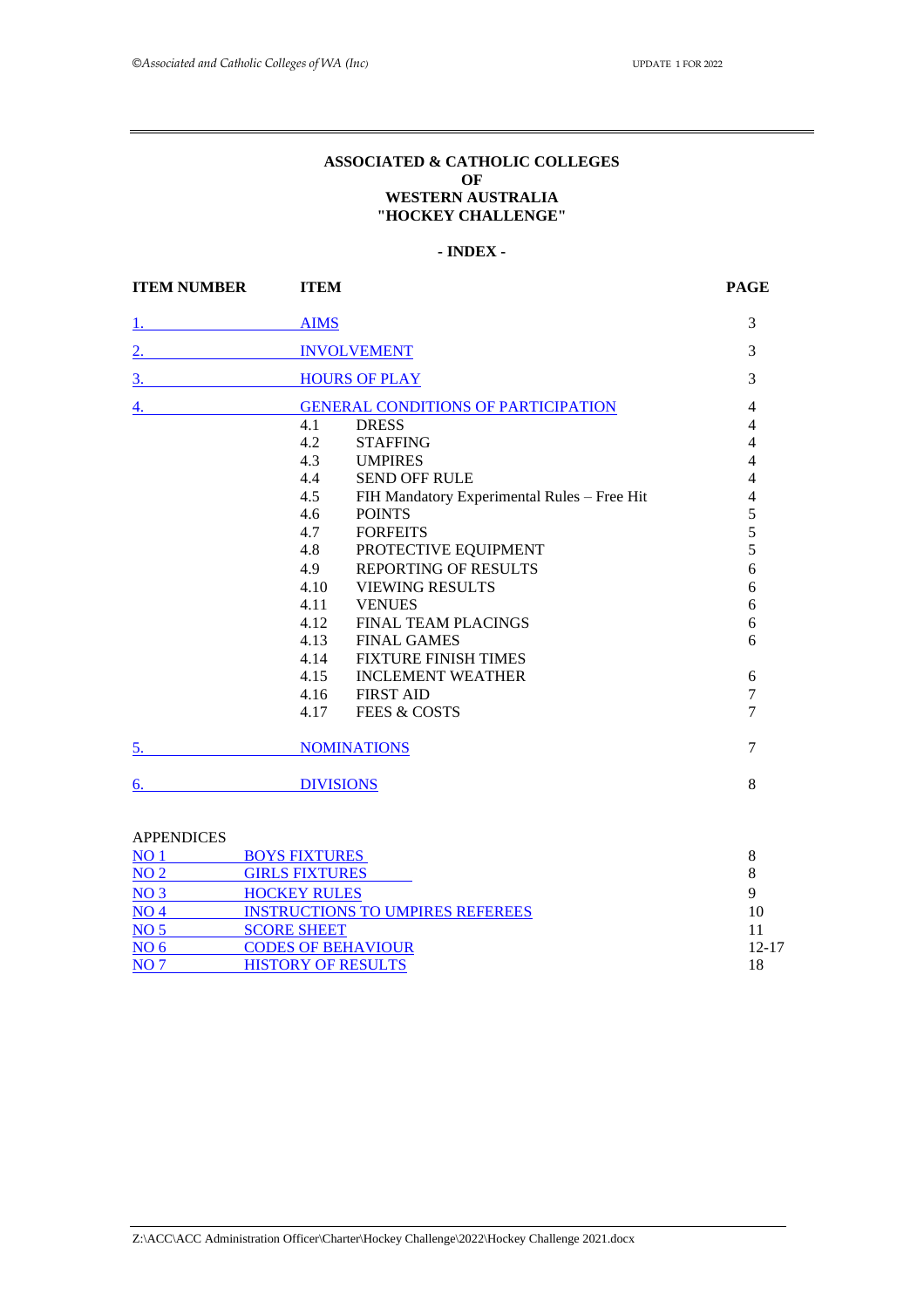#### **ASSOCIATED & CATHOLIC COLLEGES**   $\Omega$ **F WESTERN AUSTRALIA**

#### **"HOCKEY CHALLENGE"**

#### <span id="page-2-0"></span>*1BHU***1. [AIM](#page-1-0)***<sup>U</sup>*

The Hockey Challenge is an initiative of the Associated  $&$  Catholic Colleges, to further enhance the development of hockey within the association. The "open" interschool competition format will help promote participation and sportsmanship whilst improving hockey skill amongst the participating students. All ACC member schools are eligible to submit team nominations.

#### <span id="page-2-1"></span>2. **[INVOLVEMENT](#page-1-0)**

Teams are "open age" and can be selected from any secondary students in Year 7-Year 12. Separate boys and girls competitions will operate. Games are played in a one day carnival round robin format.

Maximum squad numbers are 16 per team. 11 players on the field and up to 5 substitute players. Minimum players on the field is 7 players.

**It is the policy of the ACC that students competing in ACC sport must be under 19 years of age as of 31st December. Students who have turned 19 years of age are not permitted to participate in ACC sport. It is also ACC policy that student participation is limited to "secondary school students" and that the minimum level is enrolment in Year 7.**

In 2022 the ACC will be offering divisional hockey carnivals at the venues and dates listed;

#### *GIRLS*

- ❖ Division 1 Metro Carnival: Tuesday 21 June, 2022 at Perth Hockey Stadium (Curtin)
- ❖ Division 2 Metro Carnival: Tuesday 14 June, 2022 at Perth Hockey Stadium (Curtin)
- ❖ Division 3 Metro Carnival: Tuesday 14 June, 2022 (Grass) TBC

#### *BOYS*

- ❖ Division 1 Metro Carnival: Monday 20 June, 2022 at Perth Hockey Stadium (Curtin)
- ❖ Division 2 Metro Carnival: Monday 13 June, 2022 at Perth Hockey Stadium (Curtin)
- ❖ Division 3 Metro Carnival: Tuesday 14 June, 2022 (Grass) TBC

#### *SOUTH WEST*

❖ S/W Girls and Boys: Wednesday 15 June, 2022 at Bunbury Districts Hockey Stadium (TBC)

Please note that team nominations must be received by **Friday 13 May, 2022**

#### <span id="page-2-2"></span>3. **[HOURS OF PLAY](#page-1-0)**

Games are generally scheduled for the time period 9.30 am - 3.00 pm, but in some cases, there may be exceptions to this time period. Times and fixture schedule may vary depending upon the number of teams competing and available fields within each division.

All divisions will consist of 4-6 teams with approximately 2 hours playing time per team/per carnival.

- The spirit of the Hockey Challenge competition is that all schools must ensure that they arrive on time to ensure the fixture starts on time. In some instances this will require the schools to leave early to allow for travel time to the venue and adequate warm up.
- Sports Coordinators are expected to discuss these 'time issues' with their Principal and Deputy Principal well in advance of the fixture to ensure that the necessary organization is in place.
- Warm Up: teams should attempt to arrive at the venue at least 30 minutes prior to start time to commence warm-up.
- Finish Time: all games MUST finish at the prescribed round time as scheduled.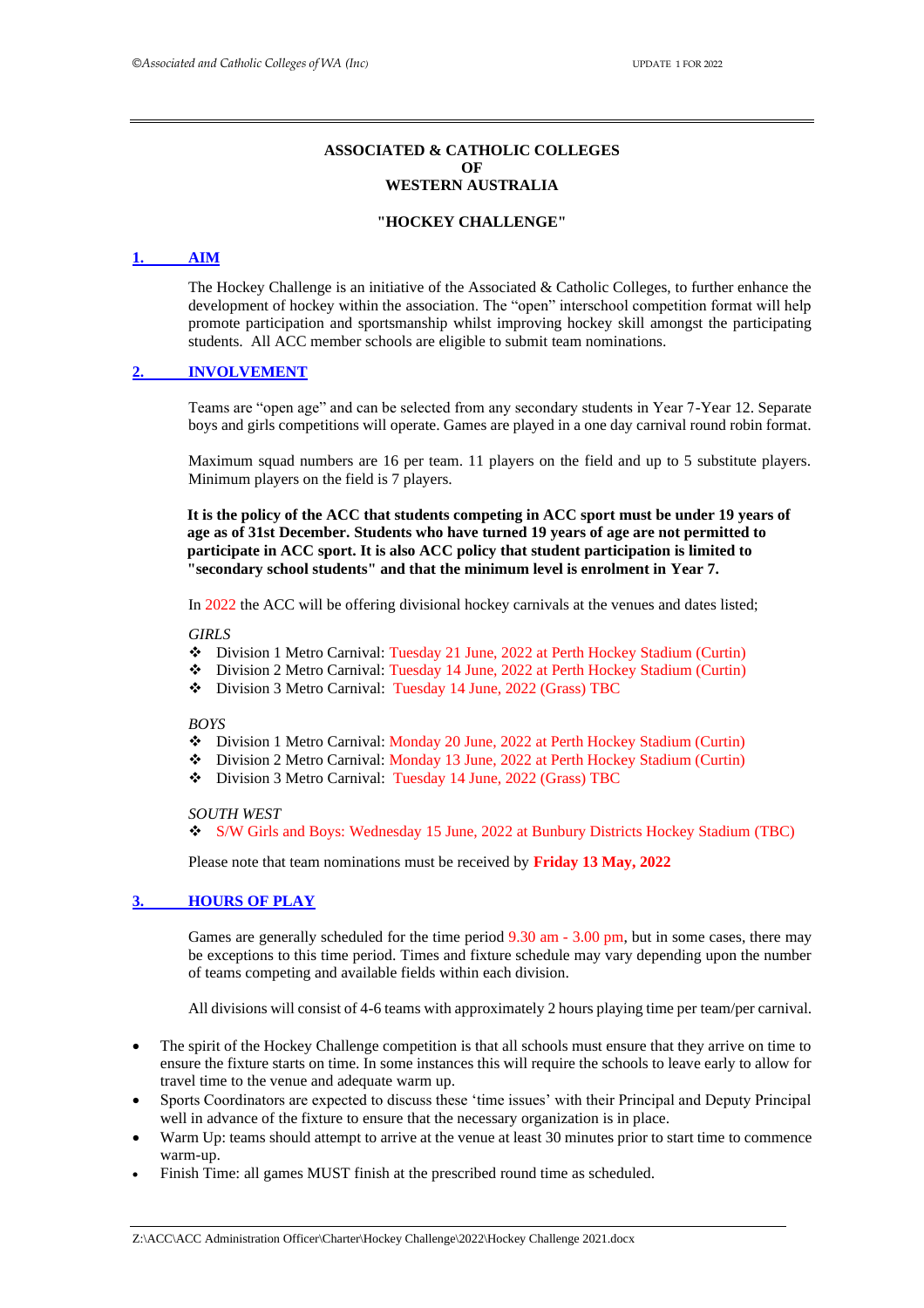#### <span id="page-3-0"></span>**4. [GENERAL CONDITIONS OF PARTICIPATION](#page-1-0)**

#### 4.1 **Dress**

All players MUST wear the official school hockey uniform or sports/team uniform. All players should wear the same type of shirt, shorts/skirt and socks. Before each game schools should contact each other to check if there could be a clash of uniform colour. In this case the second mentioned team is to wear bibs or a different coloured shirt/vests for the game.

#### 4.2 **Staffing**

- Suitable teaching staff are assigned a coaching or managing task by the Principal in consultation with the Sports Coordinator in such a way that each team is accompanied by a teacher or a responsible adult acting on authorisation from the Principal.
- If necessary, qualified (in the estimate of the Principal and Sports Coordinator) parents or past students may be authorized by the Principal to coach/manage teams.

#### 4.3 **Umpires**

- The ACC will aim to source Hockey WA umpires for all divisional carnivals and any finals as necessary, but school supervising staff must be capable of umpiring if required. The ACC will be invoiced for the total hockey umpires cost which will then be shared equally amongst the competing teams. Schools will share the costs of hockey umpires following the carnival.
- The umpires in accordance with normal hockey rules and procedures carry out duties of scorer and timer during the games.
- If school supervising staff or personnel are umpiring matches, they are NOT to coach and umpire at the same time.

#### 4.4 **Send Off Rule**

Send off rule will be as per current Hockey WA rules using green, yellow and red cards as applicable.

#### 4.5 **Rules**

Rules are in accordance with local Hockey WA and FIH rules unless stated otherwise in this charter. FIH rules can be downloaded from [https://fih.ch/inside-fih/our-official](https://fih.ch/inside-fih/our-official-documents/rules-of-hockey/)[documents/rules-of-hockey/](https://fih.ch/inside-fih/our-official-documents/rules-of-hockey/)

#### 4.6 **Points**

| <b>WIN</b>     | $\sim$     | 3 Points          |                          |          |
|----------------|------------|-------------------|--------------------------|----------|
| LOSS           |            | 0 Points          |                          |          |
| <b>DRAW</b>    | $\sim 100$ | 1 Points per team |                          |          |
| <b>FORFEIT</b> | $\sim 100$ | Winning Team      | $\overline{\phantom{a}}$ | 3 Points |
|                |            | Losing Team       | $\sim$                   | 0 Points |

Teams with equal points on final competition ladders, will be separated in the following tiebreaker order:

Goals for and against differential (goal difference across the fixtures) Head to Head result – between the tied teams (may be decided by penalty strokes) Highest scoring attacking team across the carnival (most goals across fixtures) Highest tally of short corners earned (across fixtures)

#### 4.7 **Forfeits**

• **Games MUST start by the prescribed round time (schedule).** If teams are not ready to start at the prescribed times then a forfeit will be declared against the offending team. The game will still still be played but as a "scratch match" not counting for points.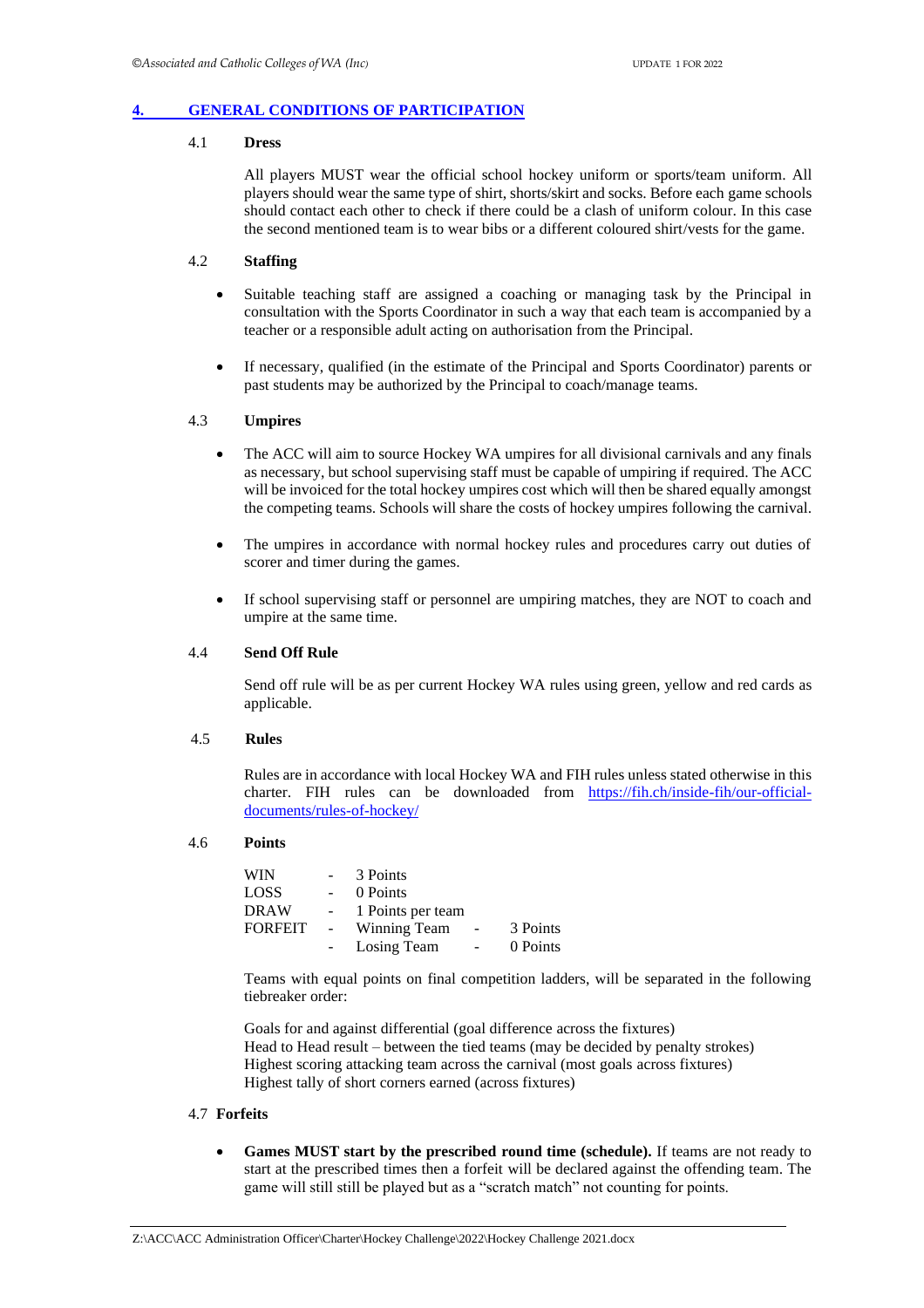- If a forfeit occurs due to a team arriving late, then the forfeit must be 'called' before the start of play. The forfeit is to be declared in the first instance by the coach of the offending team, if not then by the umpire, if not then by the non-offending team coach. If the forfeit is not declared before the game starts, then the result will stand.
- Early communication is essential to alleviate problems arising from forthcoming forfeits. Schools must ensure they educate staff, students and outside coaches of the forfeit clause to ensure that this rule is implemented in the right spirit.
- A team causing the forfeit will receive 0 points, whilst the opposition receives 3 points for that fixture. To assist with the separation of teams with equal points on final competition ladders, the team winning by forfeit will be awarded a score of 5-0. The offending team will be recorded as 0-5.
- Where a "mutual forfeit" has occurred, both teams will receive "draw" points (i.e. 1 point each) and goals for and against which do not advance or regress their standing with a score of 0-0 recorded for both teams.

#### 4.8 **Protective Equipment**

**Mouth guards and shin pads are strongly recommended by the ACC for all players**. **Face masks also very strongly recommended for short corner defenders.** Schools allowing players to play without mouth guards and or shin pads must take full responsibility for any injuries incurred during competition.

Goalkeepers must wear full protection and a helmet at all times. **No Kicking Fullbacks permitted in accordance with Hockey WA guidelines and FIH rules.** 

#### 4.9 **Reporting of Results**

Scorecards: each umpire will complete a scorecard for each game. Coaches of both teams and umpires are to sign the scorecard after the completion of the game. Scorecards are to then be submitted to the ACC Carnival Manager in the centrally located results area. Results for games will then be entered into the results system by the ACC.

#### 4.10 **Viewing Results**

Results and competitions ladders can be accessed through the ACC Website, ACC mobile app or direct through the GOJARO results mobile phone app.

#### 4.11 **Venues**

It is the responsibility of all schools to leave each venue in good condition. All rubbish should be placed in bins provided at the venue and toilets and changerooms kept clean at all times.

Metro Division 1 and 2 games will be scheduled on turf where applicable at the Perth Hockey Stadium (Curtin University) or alternative turf fields in the metropolitan area. Division 3 games will be played predominantly on grass fields at venues such as Alderbury Reserve.

South West Hockey Challenge will be played at the Bunbury and Districts Hockey Stadium and will be played on turf where applicable with team nomination numbers.

The ACC will make all ground and competition bookings. Schools will share the cost of venue hire. Amount charged will be varied depending on the number of games and the cost of the hire fee.

#### 4.12 **Final Team Placings**

Points gained in the round robin qualifying fixtures determine the final team placings for the winner; polling first place. In some instances, finals may take place between the top teams.

The winners of the ACC Hockey Challenge Division 1 have the opportunity move directly into the finals aspect of the School Sport WA hockey competitions for both boys (David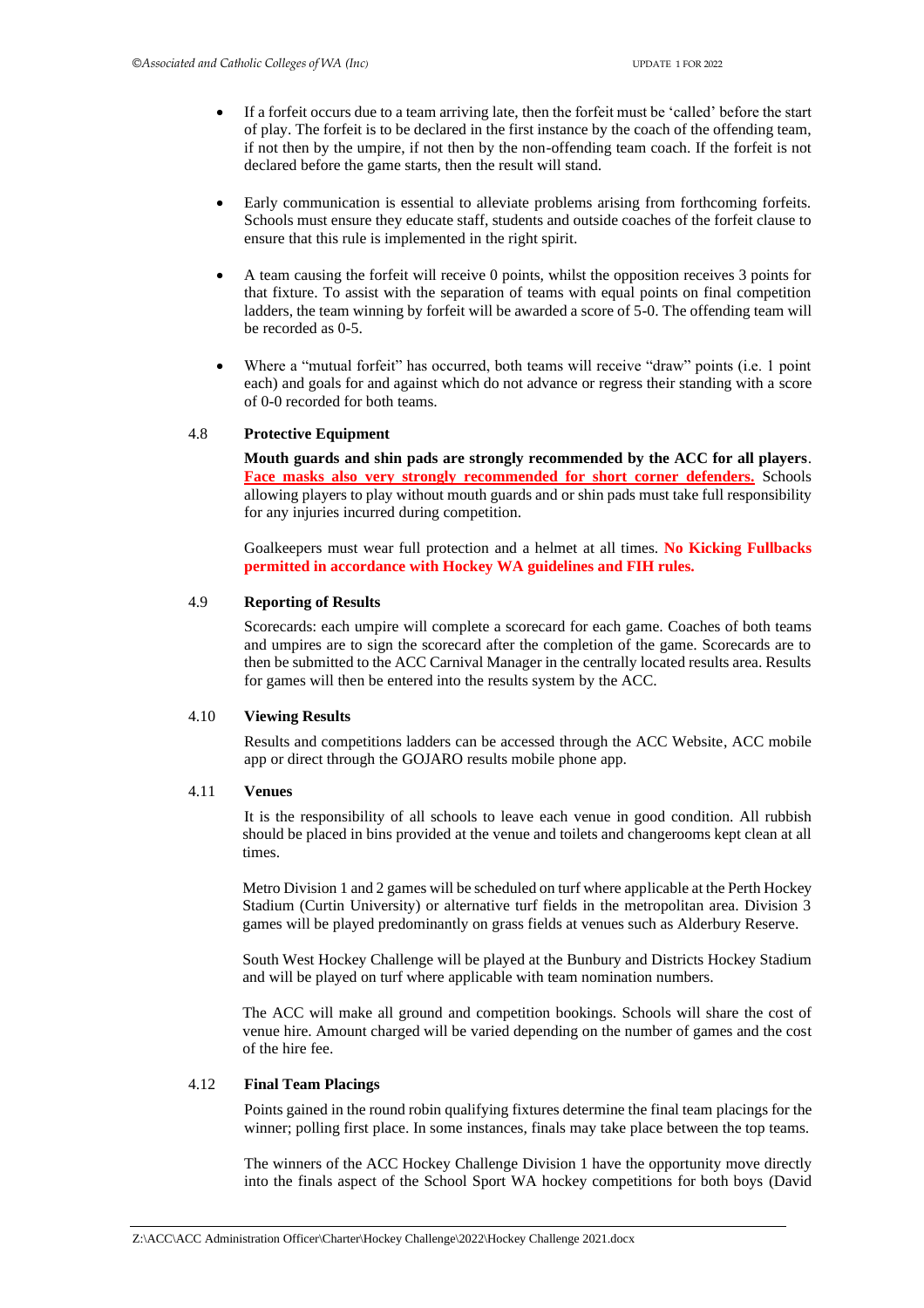Bell Cup) and girls (Buchanan Cup). For further information on these SSWA competitions check the SSWA web site:

Boys:<http://www.schoolsportwa.com.au/interschool/secondary/hockey/boys/> Girls:<http://www.schoolsportwa.com.au/interschool/secondary/hockey/girls/>

#### 4.13 **Semi Finals (only applicable if semifinals take place in schedule)**

If a draw is the result at the end of playing time, immediate penalties/strokes will be taken. No extra time is taken in Semi Finals as this is to ensure the Grand Final starts on time.

#### **Grand Final (only applicable if grand final take place in schedule)**

If a draw is the result at the end of regular playing time, a further 10 minutes golden goal extra time is to be played (5 mins each way). If scores are still tied, sudden death penalties/strokes will be taken.

#### 4.14 **Fixture Finish Times**

It is essential that fixtures finish at the prescribed time ensuring that students can return to school. In some instances, this may not be possible, however all fixtures should aim to be completed before 3.00pm.

In the event of a late start to a fixture, due to unforeseen circumstances, the playing time for that fixture is to be reduced by mutual agreement ensuring equal half playing periods.

#### 4.15 **Inclement Weather**

Games/carnivals will only be cancelled in cases of extreme weather that pose a risk to player safety. Wet weather and rain are not considered extreme weather with hockey classified as a winter sport. Only severe thunderstorms with localized lightning and/or field flooding should be grounds for cancellation.

All decisions regarding cancellation of play are to be made no later than 8.00am on the morning of competition.

#### 4.16 **First Aid**

A St John's ambulance service vehicle and event officers will be arranged by the ACC for all carnival venues to assist with injury management. Each team is responsible for their own minor first aid provision and should provide their own school kits and ice where required.

#### 4.17 **Fees and Costs**

The nomination fee in **2022 is \$72.00 per team.** This includes team nomination and GoJaro subscription fee. Extra charges for venue/turf hire, first aid and umpires will be shared amongst competing teams and levied to schools at the end of the carnivals. Schools may be responsible for providing their own umpire in the event that the ACC is unable to secure accredited Hockey WA umpires.

#### <span id="page-5-0"></span>5. **[NOMINATIONS](#page-1-0)**

Team nominations are to be submitted electronically to the ACC using the on-line webform. Nominations are due to the ACC office by **Friday 13 May, 2022**. The online webform can be located from the following link:

#### **<http://www.accsport.asn.au/carnivals/hockey-challenge/nominations-0>**

When you have completed the form print a copy for your records and then press submit button to send the nomination to the ACC. Once the form is submitted you should see a confirmation page appear on the website. The ACC office will then contact all schools with more details on the carnivals closer to the event.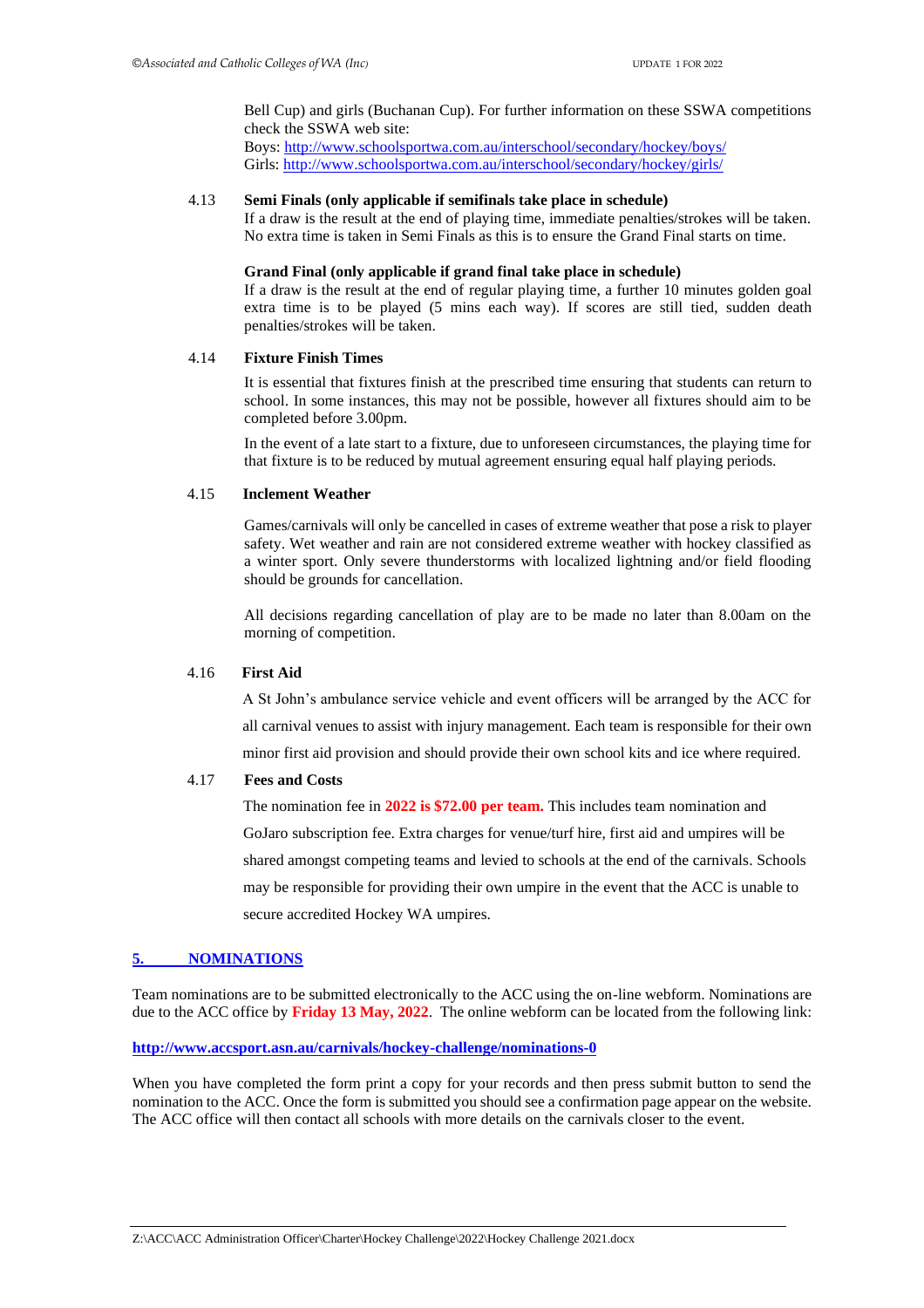#### **6. [DIVISIONS](#page-1-0)**

Starting 2021, the ACC Hockey Challenge carnival format will be a divisional model that aims to best utilize hockey turf facilities within WA. Schools that participate regularly in this event have been allocated to a carnival division based on performance history. After this, schools will be elevated or relegated depending on their place at the end of each carnival. The details in the table are subject to change and could vary depending upon team nominations. Schools will be notified of any updates around the team nomination closing date.

The competition is open to all member schools (even those not listed below in the table). Schools that are submitting first time teams will typically be placed in the lowest possible division or create a new division if the total team nominations warrant this.

The following protocols apply to elevation and relegation;

- **1.** The 1<sup>st</sup> placed school in each division will be elevated to the higher division, e.g. winner of division 2 will be elevated to division 1 the following year.
- **2.** The  $6<sup>th</sup>$  or lowest placed school in each division will be relegated to the lower division, e.g. last place for division 1 will be relegated to division 2, etc.
- **3.** The South West carnival winning teams have the opportunity each year to travel to Perth and compete in the Division 1 metro carnivals. The Division 1 carnival will either have 5 teams or 6 teams competing depending upon if the South West school partakes in the division.

| <b>ACC GIRLS HOCKEY CHALLENGE DIVISIONS 2022 (TBC)</b> |                                                                                                 |                                                                                                 |                                        |                                                                                                                       |  |  |  |
|--------------------------------------------------------|-------------------------------------------------------------------------------------------------|-------------------------------------------------------------------------------------------------|----------------------------------------|-----------------------------------------------------------------------------------------------------------------------|--|--|--|
|                                                        | <b>DIVISION 1</b>                                                                               | <b>DIVISION 2</b>                                                                               | <b>DIVISION 3</b>                      | <b>SOUTH WEST</b>                                                                                                     |  |  |  |
| <b>DATE</b>                                            | Tuesday 21 June<br>2022                                                                         | Tuesday 14 June<br>2022                                                                         | Tuesday 14 June<br>2022                | Wednesday 15 June 2022                                                                                                |  |  |  |
| <b>VENUE</b>                                           | Perth Hockey<br>Stadium                                                                         | Perth Hockey<br>Stadium                                                                         | $TBC - Team$<br><b>Nominations</b>     | <b>Bunbury Districts Hockey</b><br>Stadium                                                                            |  |  |  |
| <b>SCHOOLS</b>                                         | St Mark's<br>Newman<br><b>Mercedes</b><br>John XXIII<br>St Stephen's D<br>*South West<br>Winner | <b>Guildford Grammar</b><br>Nagle<br>Sacred Heart<br>Ellenbrook<br>Ursula Frayne<br>Mandurah CC | <b>TBC Teams</b><br><b>Nominations</b> | <b>Bunbury Catholic</b><br><b>Bunbury Grammar</b><br><b>MacKillop</b><br><b>Georgiana Molloy</b><br>Our Lady of Mercy |  |  |  |

| <b>ACC BOYS HOCKEY CHALLENGE DIVISIONS 2022 (TBC)</b>                            |                                                                                                     |                                                                                                    |                                            |                                                                                                                       |  |  |  |  |
|----------------------------------------------------------------------------------|-----------------------------------------------------------------------------------------------------|----------------------------------------------------------------------------------------------------|--------------------------------------------|-----------------------------------------------------------------------------------------------------------------------|--|--|--|--|
| <b>DIVISION 1</b><br><b>DIVISION 2</b><br><b>DIVISION 3</b><br><b>SOUTH WEST</b> |                                                                                                     |                                                                                                    |                                            |                                                                                                                       |  |  |  |  |
| <b>DATE</b>                                                                      | Monday 20 June<br>2021                                                                              | Monday 13 June<br>2022                                                                             | Tuesday 14 June<br>2022                    | Wednesday 15 June 2022                                                                                                |  |  |  |  |
| Perth Hockey<br>Perth Hockey<br><b>VENUE</b><br>Stadium<br>Stadium               |                                                                                                     | <b>TBC</b>                                                                                         | <b>Bunbury Districts Hockey</b><br>Stadium |                                                                                                                       |  |  |  |  |
| <b>SCHOOLS</b>                                                                   | <b>CBC Fremantle</b><br>Nagle<br>John XXIII<br>St Stephen's D<br>St Mark's<br>*South West<br>Winner | <b>Newman</b><br>Mazenod<br>Corpus Christi<br>Ellenbrook CC<br>Ursula Frayne<br><b>Mandurah CC</b> | <b>TBC Team</b><br><b>Nominations</b>      | <b>Bunbury Catholic</b><br><b>Bunbury Grammar</b><br><b>MacKillop</b><br><b>Georgiana Molloy</b><br>Our Lady of Mercy |  |  |  |  |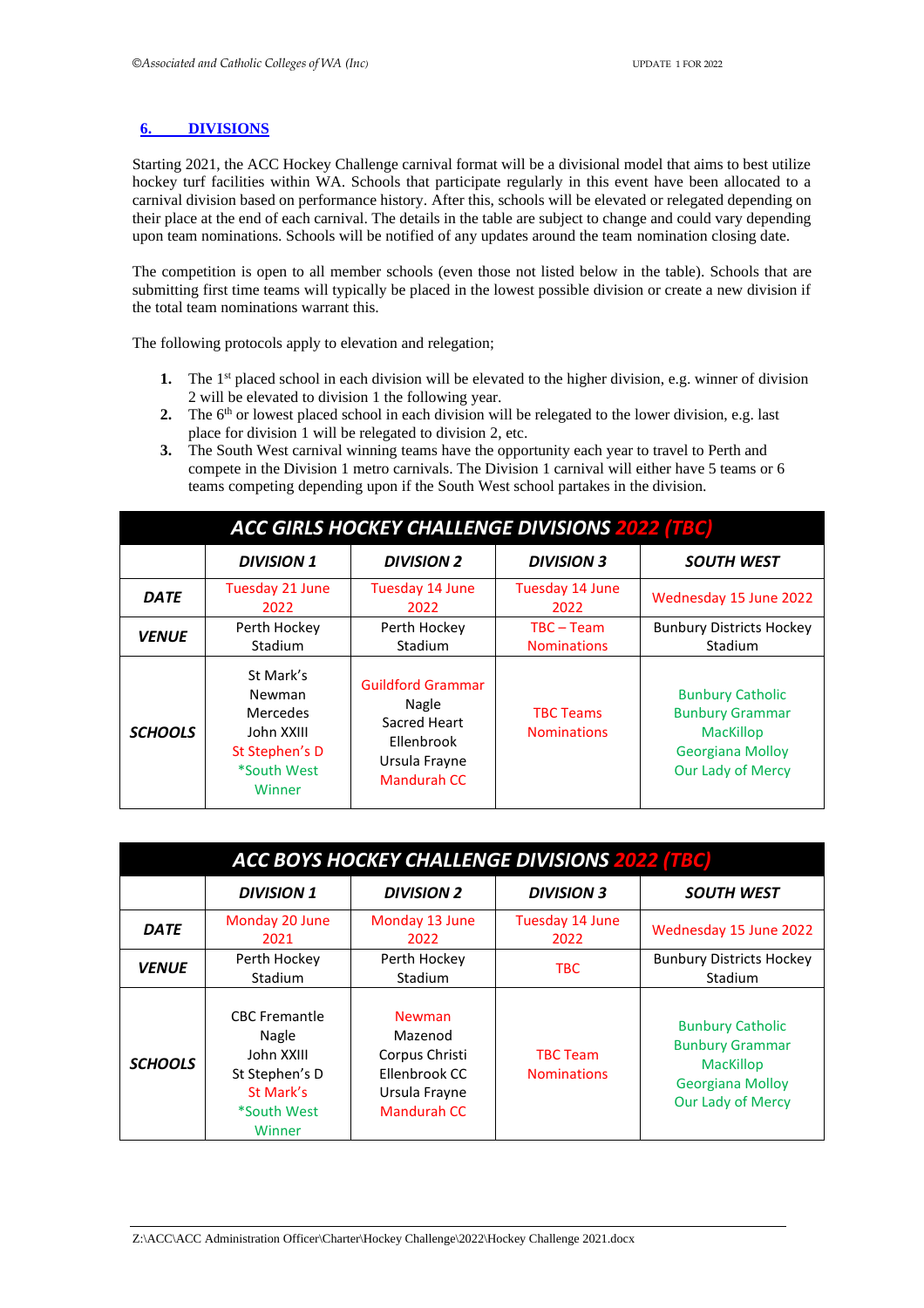*TO "Hockey Challenge" BOYS HOCKEY FIXTURES* 

*For current fixtures please check the ACC website* <http://www.accsport.asn.au/carnivals/hockey-challenge/fixtures>

<span id="page-7-0"></span>[Appendix 2](#page-1-0) *TO "Hockey Challenge" GIRLS HOCKEY FIXTURES* 

*For current fixtures please check the ACC website* <http://www.accsport.asn.au/carnivals/hockey-challenge/fixtures>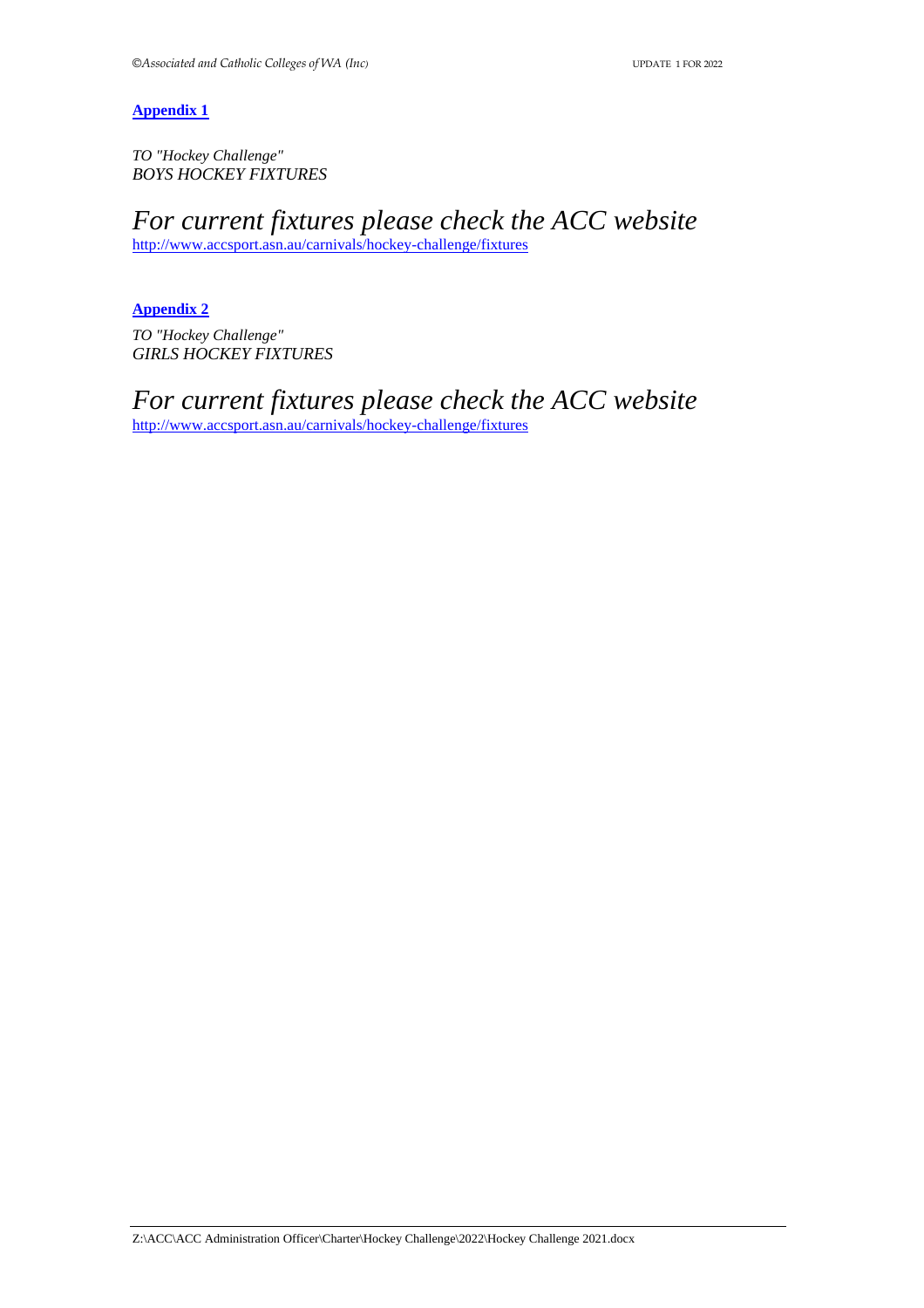#### *TO "Hockey Challenge" HOCKEY RULES*

#### SPECIFIC CONDITIONS OF PLAY AND RULES

#### **TEAMS**

A game shall be played between 2 teams of not more than 16 players each squad, but not more than 11 players of each team shall be on the field at the same time. Each team is permitted to substitute from the maximum of 16 players (5 substitute players).

Efforts should be made to field full strength teams.

Minimum playing numbers: Seven (7) players.

#### **START TIME**

Most fixtures will run between approx.  $9:30$ am  $-3.00$ pm (start/finish times will vary)

#### **DURATION OF PLAY – may vary, schools will be advised closer to the playing date**

Match times may vary depending on the number of teams competing and available fields:

#### **Girls Competition:**

At least **25** min playing time; **5-15** minutes between rounds

#### **Boys Competition:**

#### **RULES**

Rules are in accordance with FIH and local Hockey WA rules. FIH rules can be downloaded from <http://www.fih.ch/en/sport/rules>

#### **SUBSTITUTES**

Substitutions should follow FIH junior rules and generally can be at any time and should be made at the centerline via the umpires.

#### **EQUIPMENT**

It is highly recommended that players wear shin pads and mouth guards at all times. Players also highly recommended to wear face masks when defending short corners.

#### **SCORECARDS**

Scorecards/sheets (*[Appendix 7](#page-9-0)*) are to be signed by the coaches and umpires at the conclusion of the fixture. It is assumed that scoring discrepancies are settled immediately at the conclusion of the fixture and that results reported to the ACC office are final.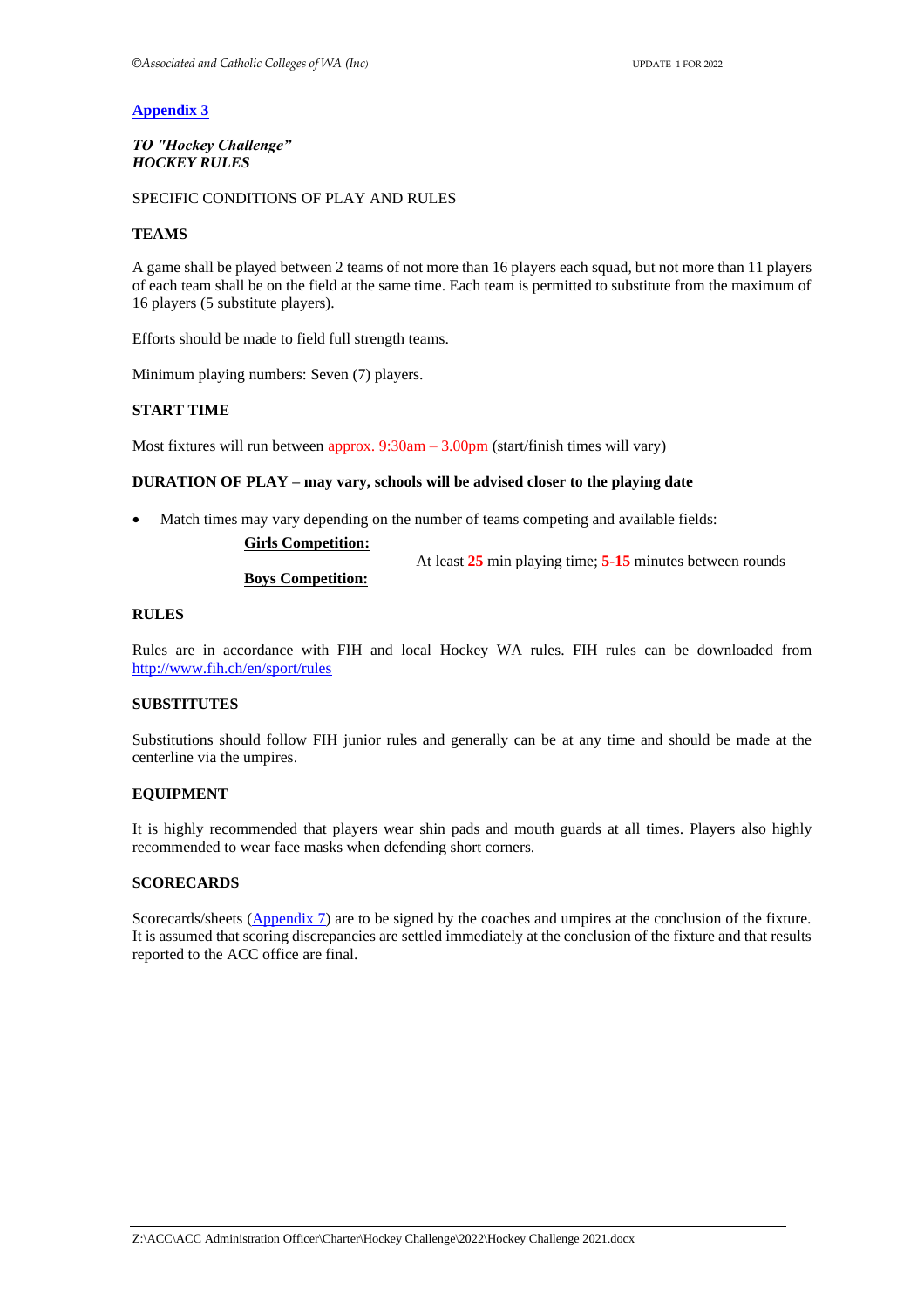#### **[Appendix 4](#page-1-1)** *TO "Hockey Challenge" INSTRUCTIONS TO UMPIRES*

#### **Prior to Game**

Uniform: Before the start of play check that all players are attired in the correct uniform

Meet both teams in centre of field where they line up apposite each other and shake hands.

Briefly explain specific rules of note.

Conduct toss of coin/stick for choice of ends.

#### *12B***The Game**

To enforce the rules of the game.

To encourage a sense of discipline and cooperation whilst the game is in progress.

To verbally recognise good play and issue correction as necessary.

Coaches may umpire games but must refrain from coaching during playing time.

#### **On ground procedures**.

Send off rule will be according to Hockey WA rules.

#### **Post Game**

Check and sign both scorecards.

Ensure both teams agree to the same score.

<span id="page-9-0"></span>NB: The coach is the key to a team's behaviour on and off the field.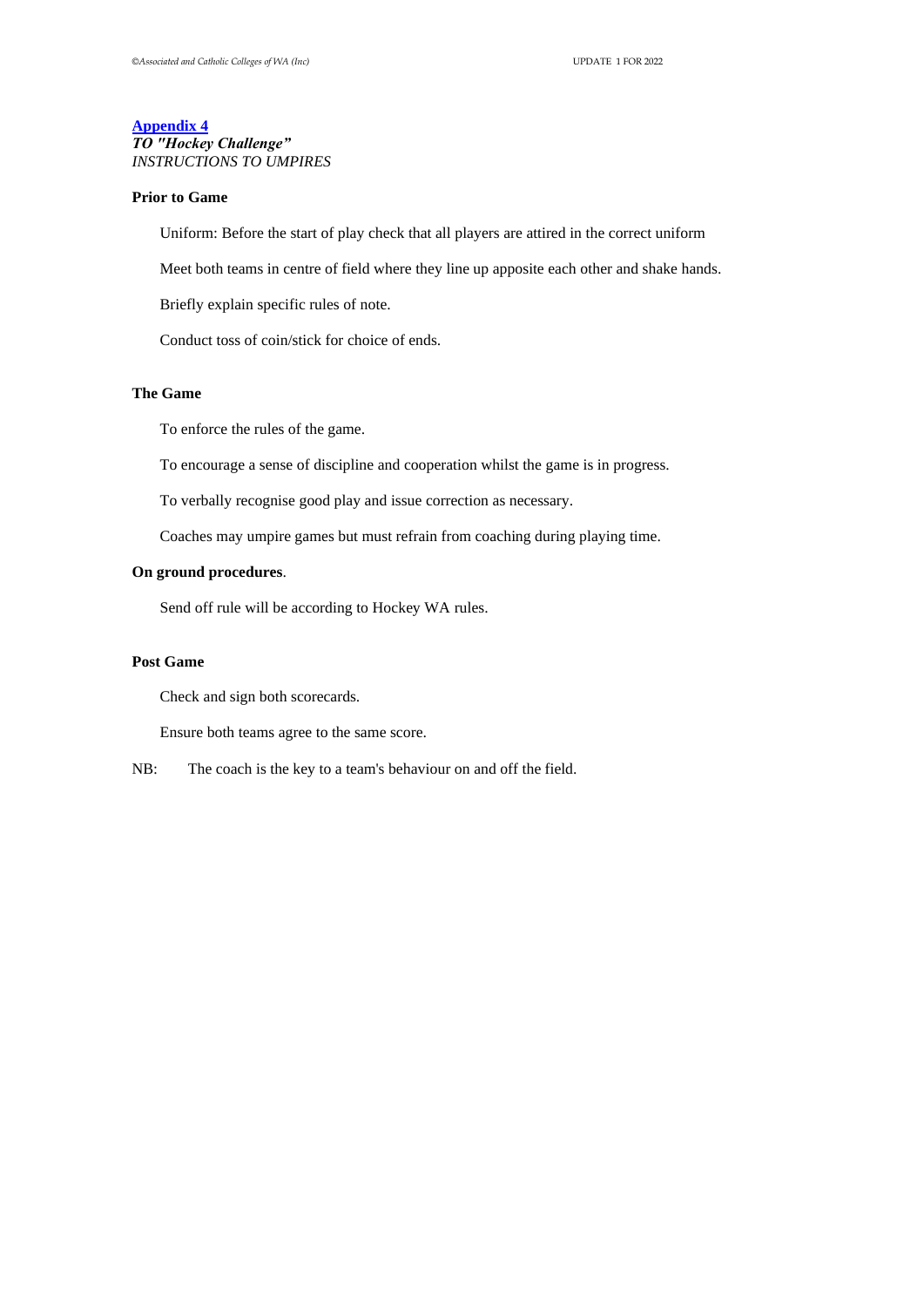#### **[Appendix 56](#page-1-1)** TO "Hockey Challenge"

#### **ASSOCIATED AND CATHOLIC COLLEGES OF WA (INC)**

#### **HOCKEY SCORECARD EXAMPLE**

COMPETITION/ZONE DATE

TEAM A TEAM B

 $\mathbb{F}$ 

| TEAM A | FIRST HALF SCORE HALF SCORE FINAL | <b>SECOND</b> |  |
|--------|-----------------------------------|---------------|--|
|        |                                   |               |  |

| <b>TEAM B</b> | <b>FIRST HALF</b><br><b>SCORE</b> | <b>SECOND</b><br><b>HALF</b><br><b>SCORE FINAL</b> |  |
|---------------|-----------------------------------|----------------------------------------------------|--|
|               |                                   |                                                    |  |

### **GOALSCORERS**

| <b>NUMBER</b> | <b>NAME</b> | <b>GOALS</b> | <b>NUMBER</b> | <b>NAME</b> | GOALS |
|---------------|-------------|--------------|---------------|-------------|-------|
|               |             |              |               |             |       |
|               |             |              |               |             |       |
|               |             |              |               |             |       |
|               |             |              |               |             |       |
|               |             |              |               |             |       |
|               |             |              |               |             |       |
|               |             |              |               |             |       |
|               |             |              |               |             |       |
|               |             |              |               |             |       |
|               |             |              |               |             |       |
|               |             |              |               |             |       |
| FINAL SCORE   |             |              |               | FINAL SCORE |       |

<span id="page-10-0"></span>

|                        | HOME SCHOOL (TEAM A)                                                                        |              | VISITING SCHOOL (TEAM B) |  |
|------------------------|---------------------------------------------------------------------------------------------|--------------|--------------------------|--|
| COACH/MANAGER (SIGNED) |                                                                                             |              |                          |  |
| UMPIRE(S) (SIGNED)     |                                                                                             |              |                          |  |
| <b>MATCH WON BY:</b>   |                                                                                             |              |                          |  |
| <b>GENDER</b>          |                                                                                             | <b>ROUND</b> |                          |  |
| <b>COMMENTS</b>        |                                                                                             |              |                          |  |
|                        | Ensure all sections are completed and return immediately to your School Sports Coordinator. |              |                          |  |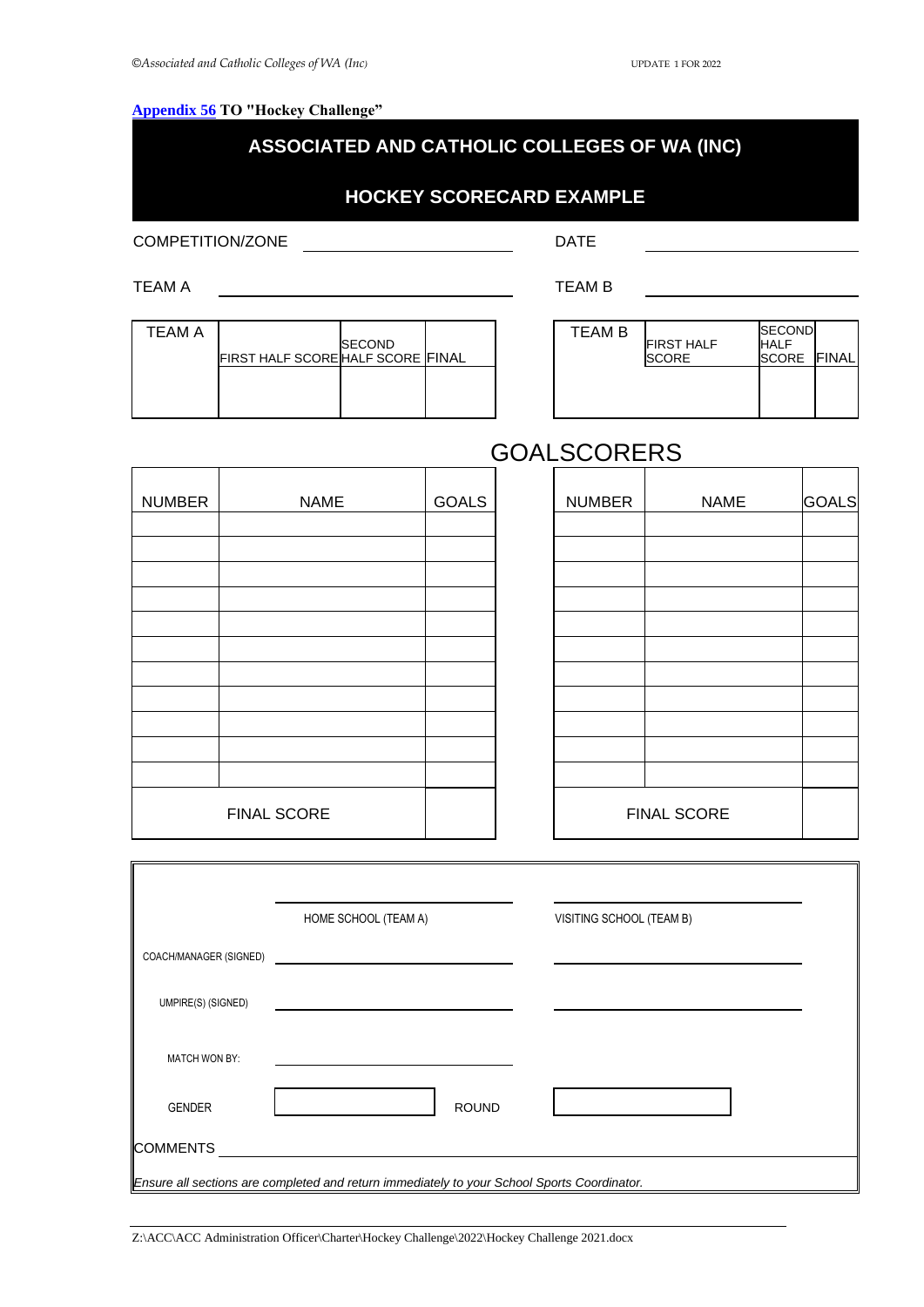To "Hockey Challenge"

# *Codes of Behaviour*

The Codes of Behaviour have been developed to assist everyone involved in ACC sport to promote fair play and appropriate behaviour. The codes outline appropriate behaviour for players, coaches, teachers, officials, administrators and spectators.

*(ACC Codes of Behaviour have been adopted from the "Aussie Sport – Codes of Behaviour", produced by the Australian Sports Commission.)*

# **Players Code of Behaviour**

- Respect the rights, dignity and worth of all participants regardless of their gender, age, ability, cultural background or religion.
- Play by the rules
- Never argue with an official. If you disagree, have your captain, coach or manager approach the official during a break or after the competition.
- Control your temper. Verbal abuse of officials and sledging other players, deliberately distracting or provoking an opponent are not acceptable or permitted behaviours in any sport.
- Work equally hard for yourself and/or your team. Your team's performance will benefit, so will you.
- Be a good sport. Applaud all good plays whether your team or the opposition makes them.
- Treat all participants in your sport, as you like to be treated. Do not bully or take unfair advantage of another competitor.
- Cooperate with your coach, teammates and opponents. Without them there would be no competition.
- Participate for your own enjoyment and benefit, not just to please parents and coaches.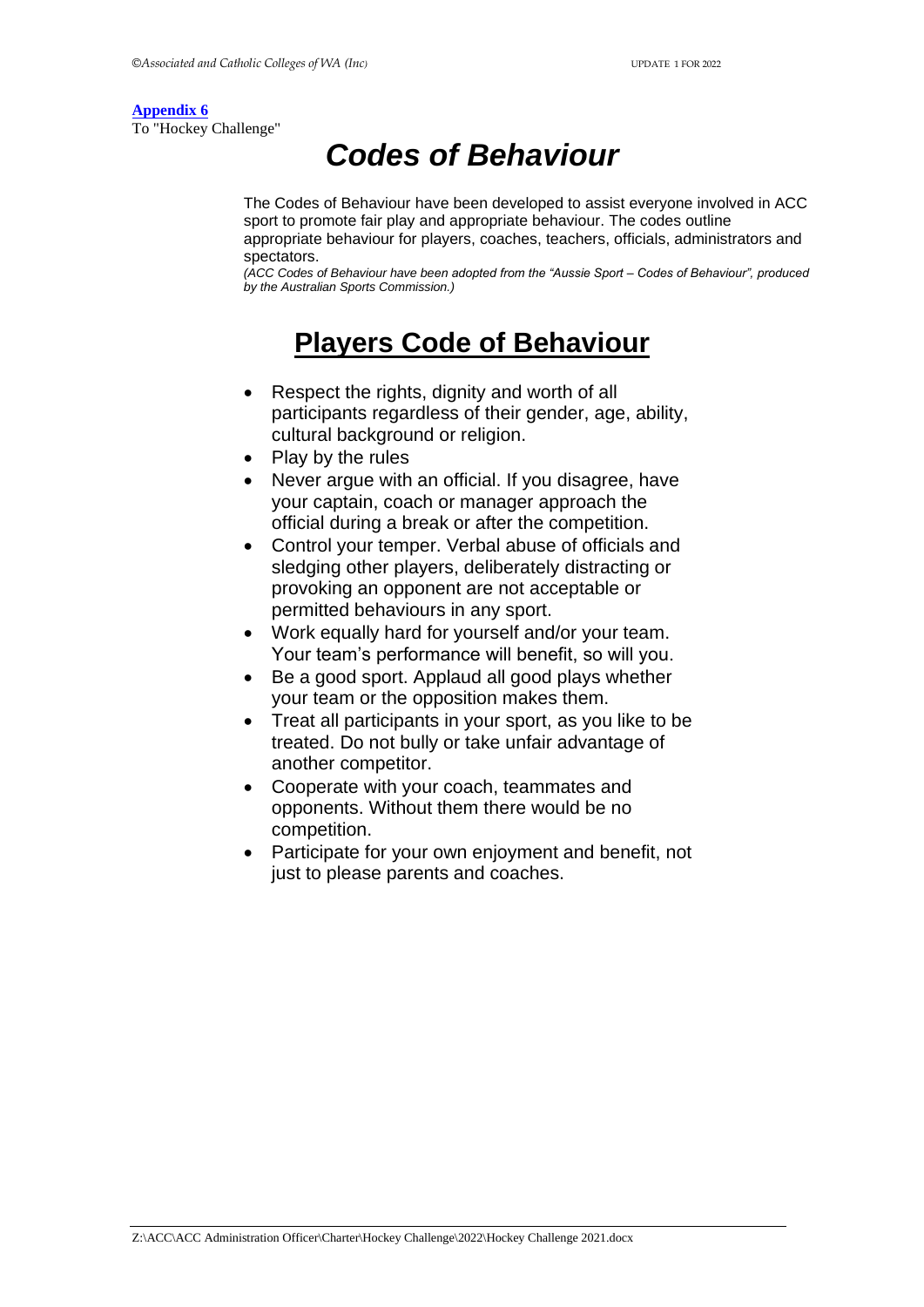# **Coaches Code of Behaviour**

- Respect the rights, dignity and worth of every young person regardless of their gender, age, ability, cultural background or religion.
- Remember that young people participate for pleasure and winning is only part of the fun.
- Never ridicule or yell at a young player for making a mistake or not winning.
- Be reasonable in your demands on players' time, energy and enthusiasm.
- Operate within the rules and spirit of your sport and teach your players to do the same.
- Ensure that the time players spend with you is a positive experience. All young people are deserving of equal attention and opportunities.
- Avoid overplaying the talented players; the just average need and deserve equal time.
- Ensure that equipment and facilities meet safety standards and are appropriate to the age and ability of all players.
- Display control, respect and professionalism to all involved with the sport. This includes opponents, coaches, officials, administrators, the media, parents and spectators. Encourage your players to do the same.
- Show concern and caution toward sick and injured players. Follow the advice of a physician when determining whether an injured player is ready to recommence training or competition.
- Obtain appropriate qualifications and keep up to date with the latest coaching practices and the principles of growth and development of young people.
- Any physical contact with a young person should be appropriate to the situation and necessary for the player's skill development.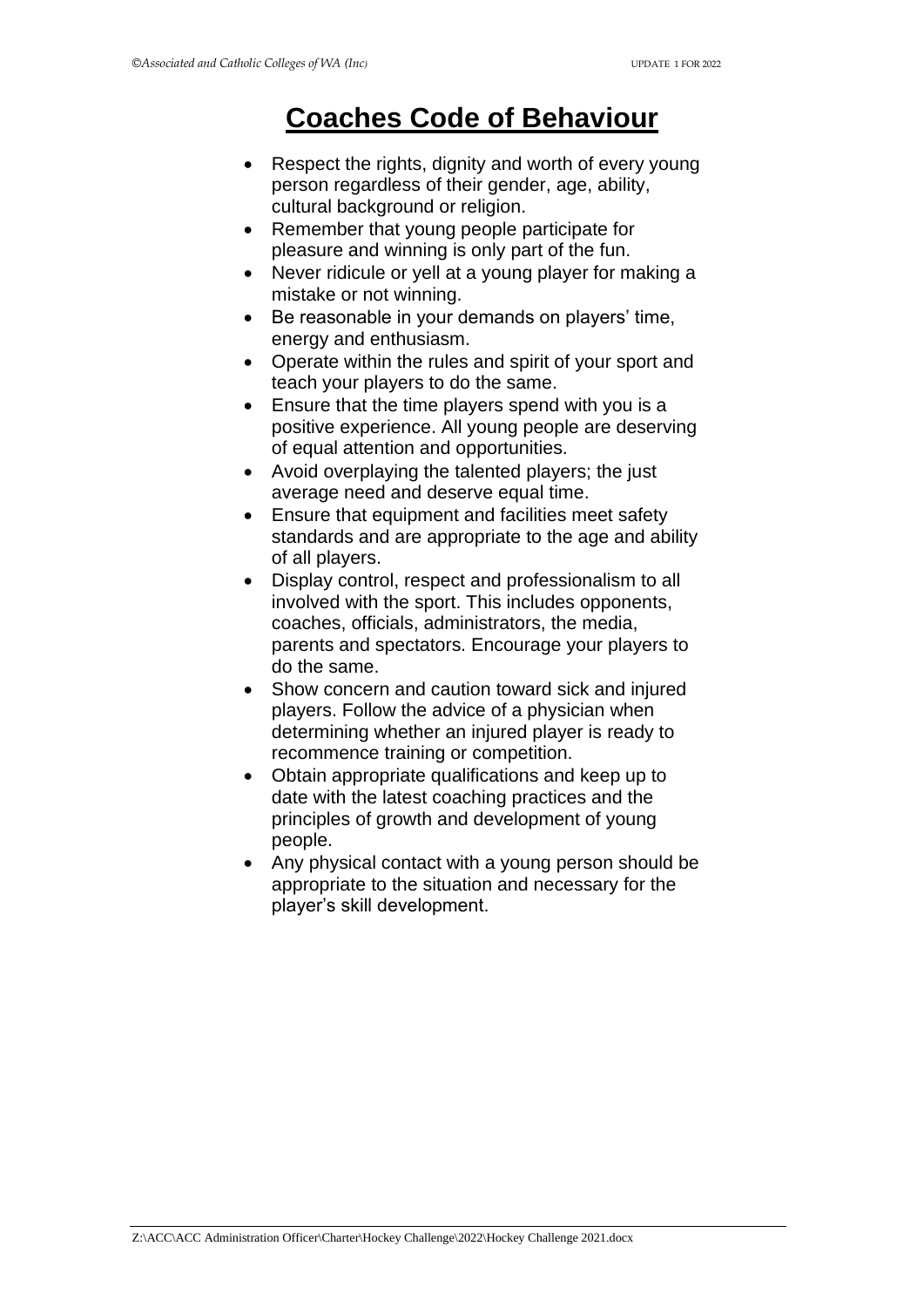# **Teachers Code of Behaviour**

- Respect the rights, dignity and worth of every young person regardless of their gender, age, ability, cultural background or religion.
- Encourage young people to develop basic skills in a variety of sports and discourage over specialisation in one event, sport or playing position.
- Create opportunities to teach appropriate sports behaviour as well as basic skills.
- Give priority to free play activities, skill learning and modified sports over highly structured competition for primary school children.
- Prepare young people for intra and inter school competition by teaching them basic sport skills.
- Make young people aware of the positive benefits of participation in sporting activities.
- Keep up to date with coaching practices and the principles of physical growth and development. Read and use the latest coaching and teaching resources for junior sport.
- Help young people understand the differences between the junior competition they participate in and professional sport.
- Help young people understand that playing by the rules is their responsibility.
- Give all young people equal opportunities to participate in administration, coaching and refereeing as well as playing.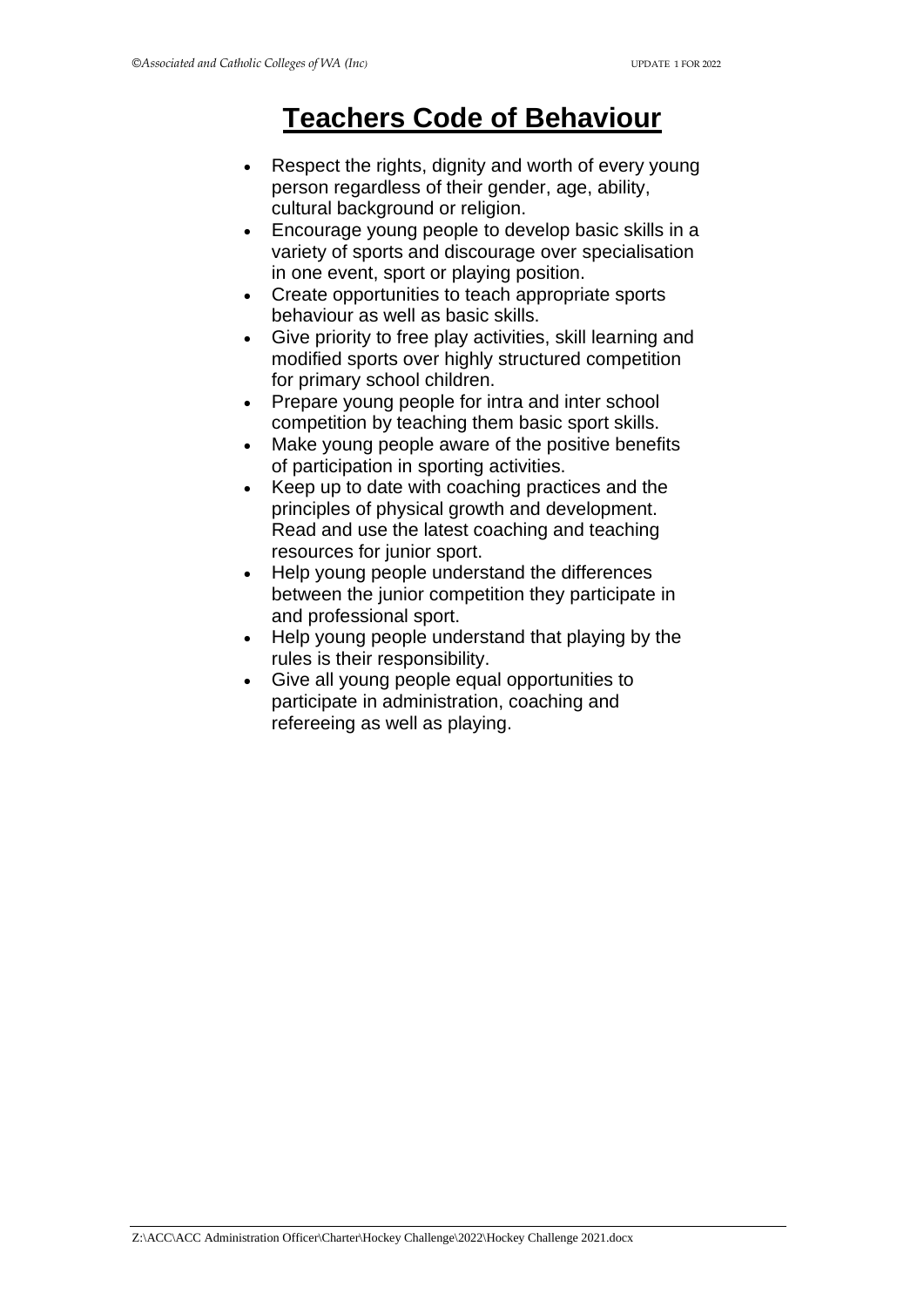# **Administrators Code of Behaviour**

- Respect the rights, dignity and worth of every young person regardless of their gender, age, ability, cultural background or religion.
- Involve young people in planning, leadership, evaluation and decision making related to the activity.
- Give all young people equal opportunities to participate.
- Create pathways for young people to participate in sport not just as a player but as a coach, referee, administrator etc.
- Ensure that rules, equipment, length of games and training schedules are modified to suit the age, ability and maturity level of young players.
- Provide quality supervision and instruction for junior players.
- Remember that young people participate for their enjoyment and benefit. Do not overemphasise awards.
- Help coaches and officials highlight appropriate behaviour and skill development, and help improve the standards of coaching and officiating.
- Ensure that everyone involved in junior sport emphasises fair play, and not winning at all costs.
- Give a code of behaviour sheet to spectators, officials, parents, coaches, players and the media, and encourage them to follow it.
- Remember, you set an example. Your behaviour and comments should be positive and supportive.
- Make it clear that abusing young people in any way is unacceptable and will result in disciplinary action.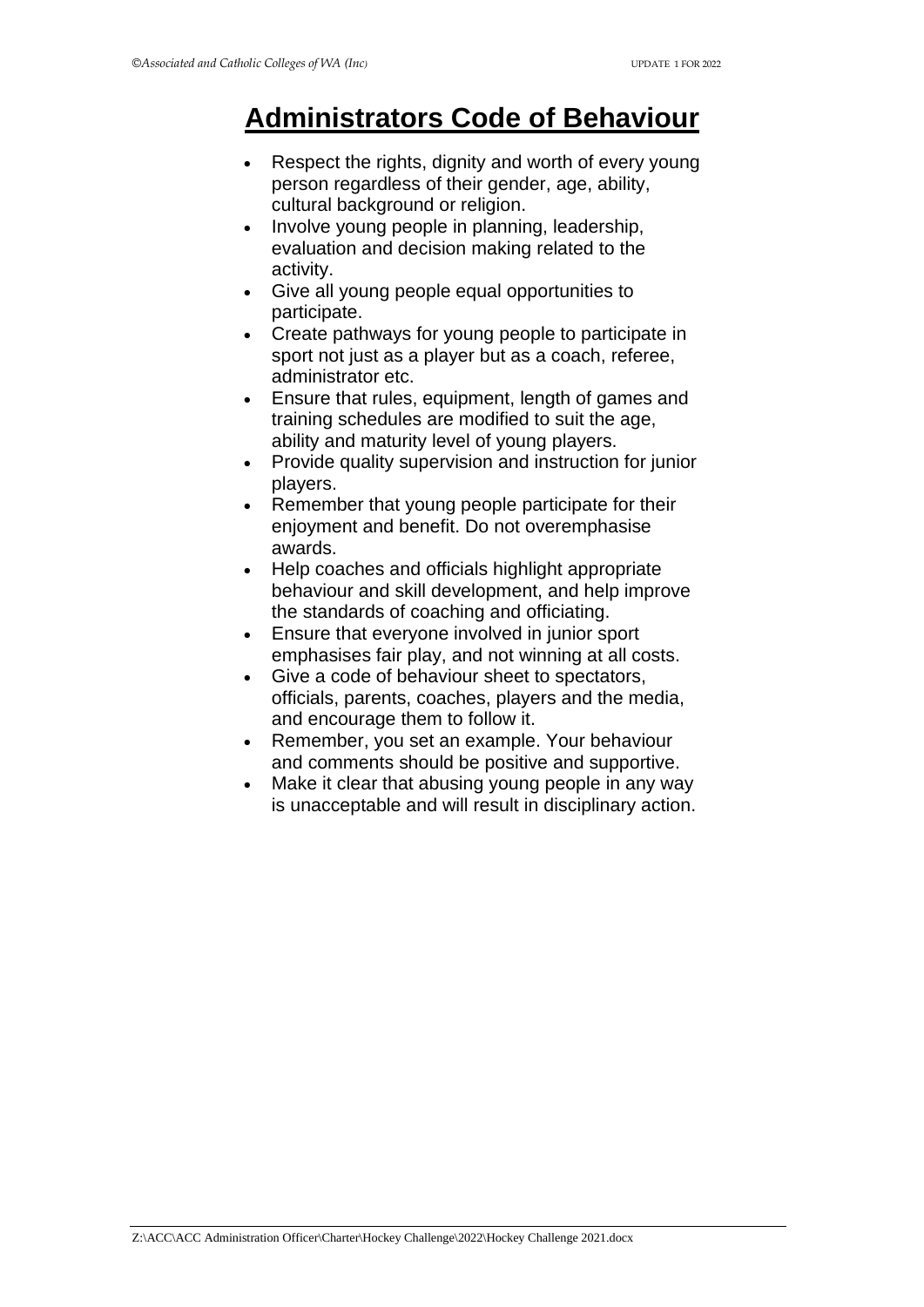# **Officials Code of Behaviour**

- Give all young people a 'fair go' regardless of their gender, age, ability, cultural background or religion.
- Modify rules and regulations to match the skill levels and needs of young people.
- Compliment and encourage all participants.
- Be consistent, objective and courteous when making decisions.
- Condemn unsporting behaviour and promote respect for all opponents.
- Emphasise the spirit of the game rather than the errors.
- Encourage and promote rule changes, which will make participation more enjoyable.
- Be a good sport yourself. Actions speak louder than words.
- Keep up to date with the latest trends in officiating and the principles of growth and development of young people.
- Remember, you set an example. Your behaviour and comments should be positive and supportive.
- Place the safety and welfare of the participants above all else.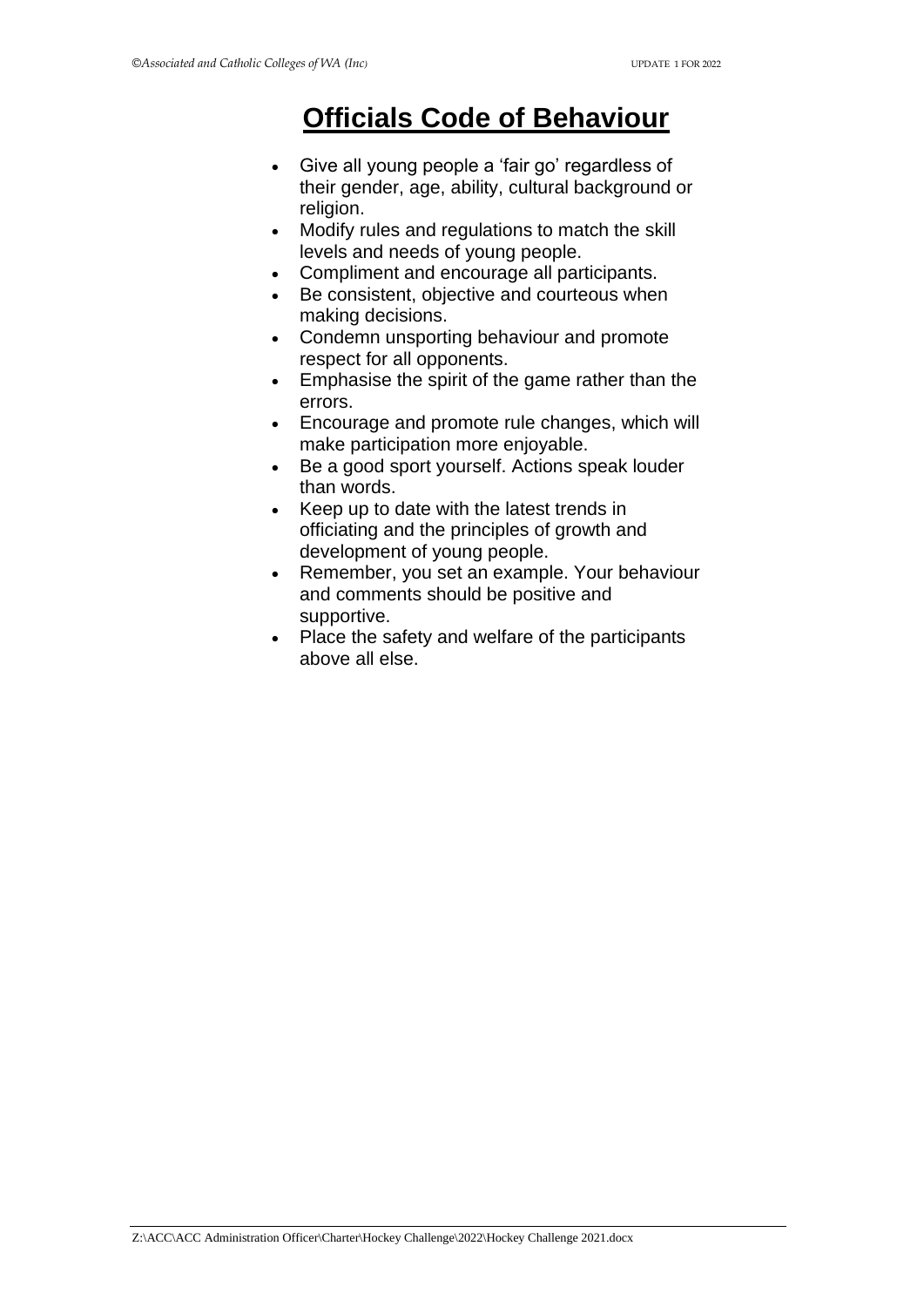# **Spectators Code of Behaviour**

- Respect the rights, dignity and worth of every young person regardless of their gender, age, ability, cultural background or religion.
- Remember that young people participate in sport for their enjoyment and benefit, not yours.
- Applaud good performance and efforts from all individuals and teams. Congratulate all participants on their performance regardless of the game's outcome.
- Respect the decisions of officials and teach young people to do the same.
- Never ridicule or scold a young player for making a mistake. Positive comments are motivational.
- Condemn the use of violence in any form, whether it is by spectators, coaches, officials or players.
- Show respect for your team's opponents. Without them there would be no game.
- Encourage players to follow the rules and the officials' decisions.
- Do not use foul language, sledge or harass players, coaches or officials.